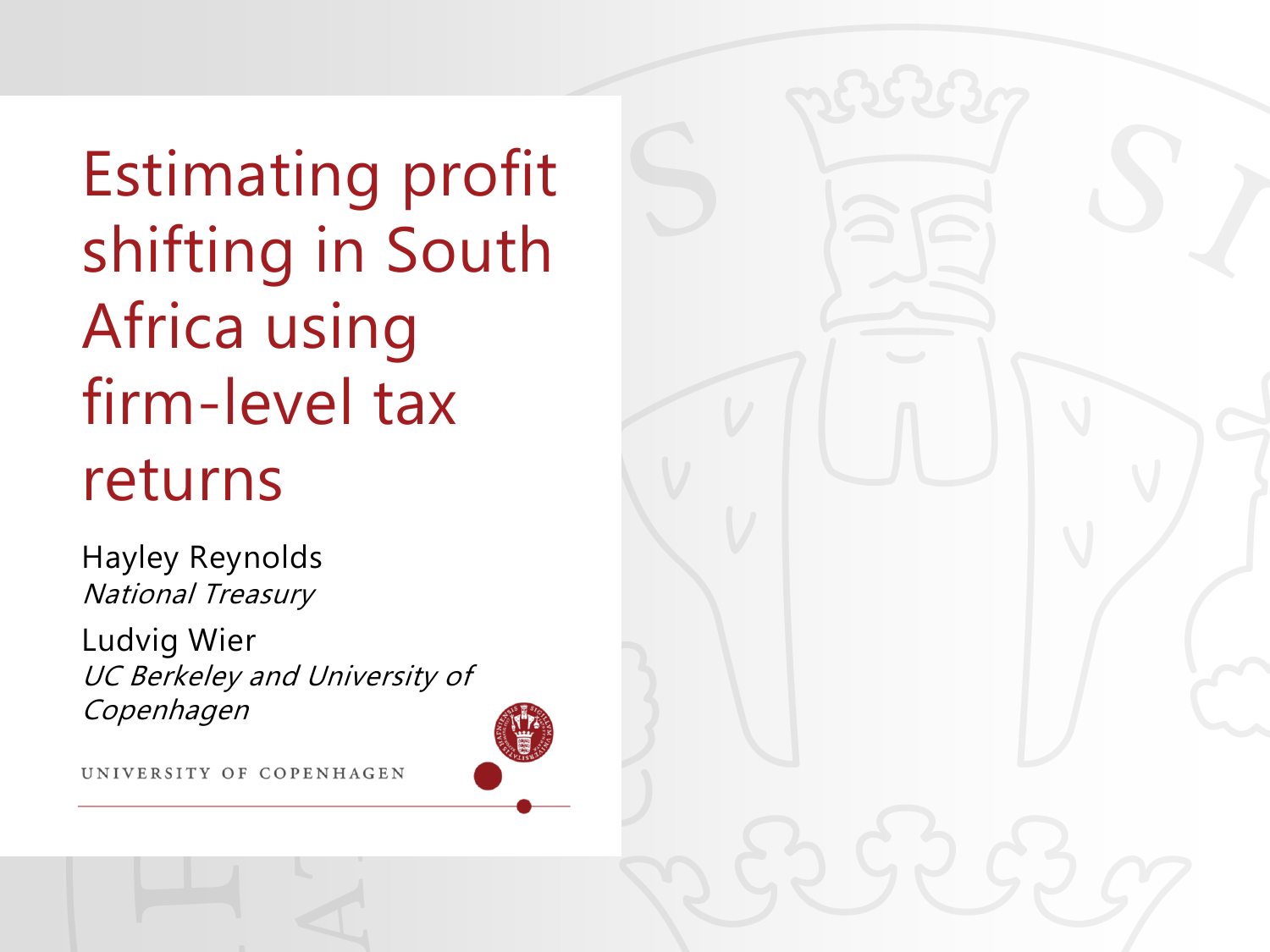#### Aim of this research

- **To estimate the profit shifting responses** to tax incentives in South Africa **and benchmark this effect**  against previous findings in other countries
- **To indicate the overall size of the issue** of profit shifting in South Africa **and the relevance of different profit shifting channels**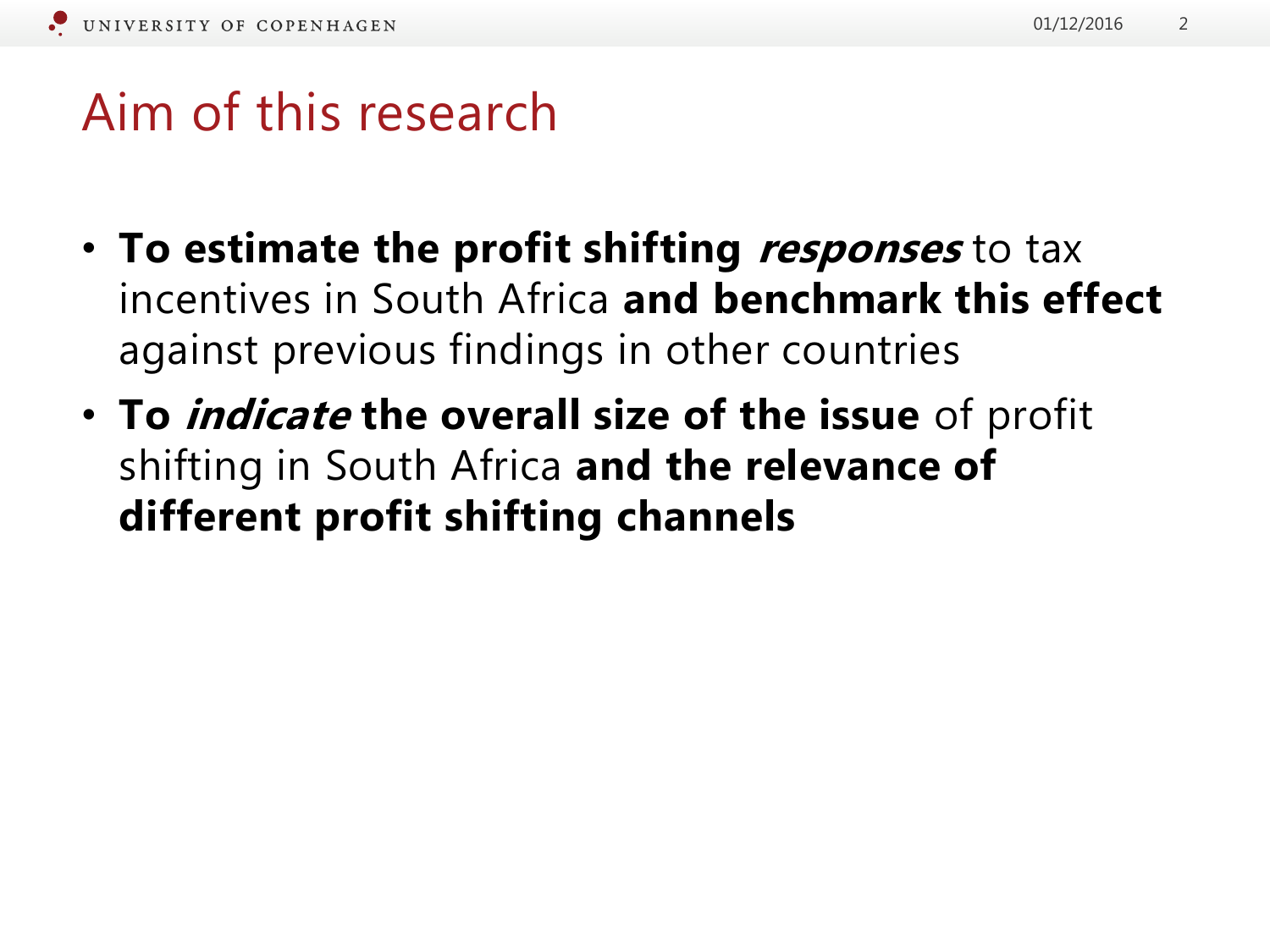#### First: What is profit shifting?

- To move taxable profits without moving the corresponding activity in an effort to save taxes
- Example:
	- Corporate tax rate in South Africa is 28%
	- Corporate tax rate in the Cayman Islands is 0%
	- **A multinational enterprise saves 28 cents per dollar of taxable income shifted from South Africa to Cayman Islands**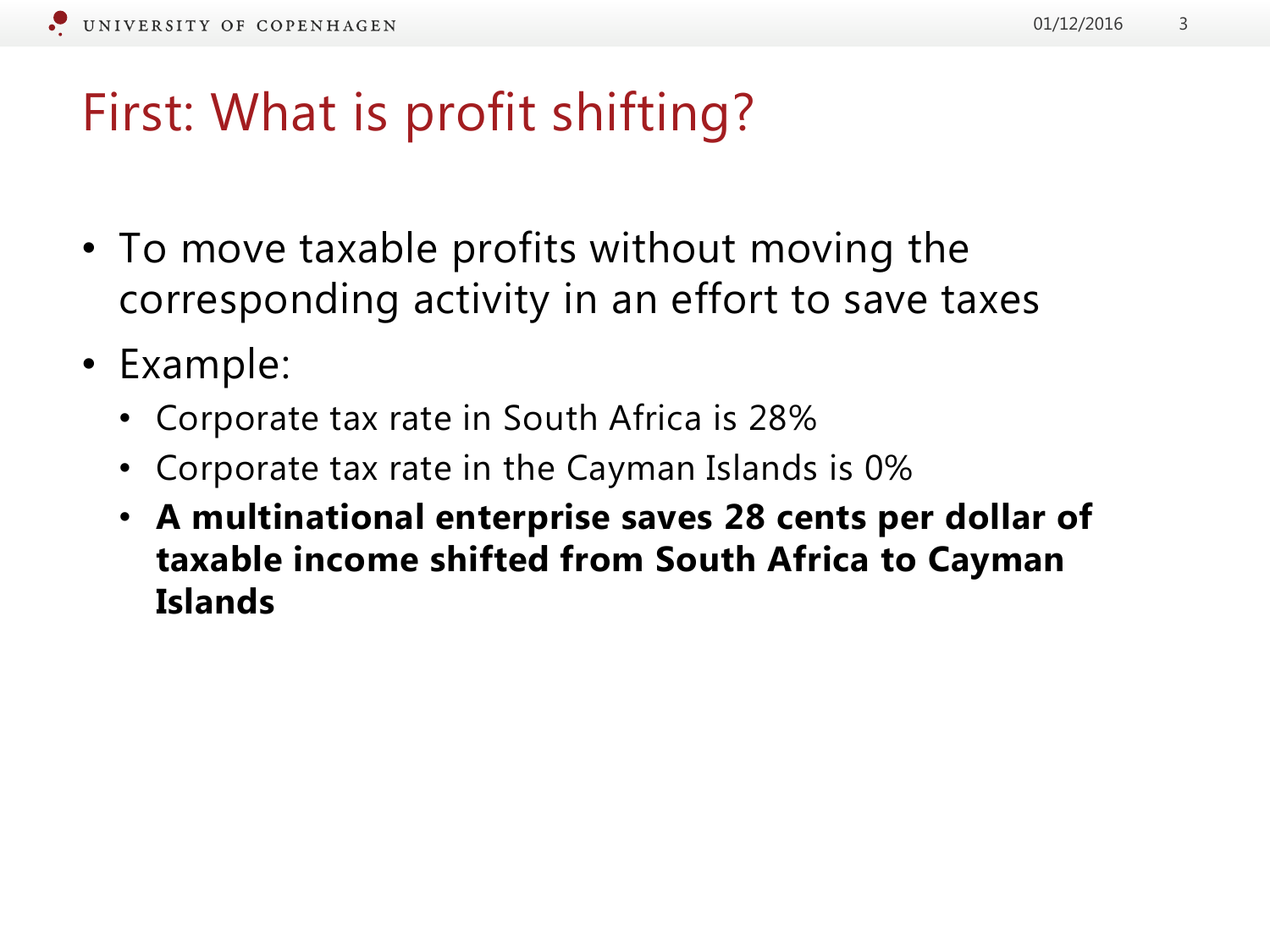# Profit shifting in developing countries – perceptions more common than facts

- A wealth of studies estimating (and finding) profit shifting in developed countries
- International organizations argue that developing countries lack the institutional capacity to curb profit shifting (OECD 2014)
- However, most studies investigating profit shifting in developing countries rely on alternative (less reliable) methods – as data has previously not been available
- We are able to replicate state-of-the-art estimates of profit shifting and benchmark profit shifting responses in South Africa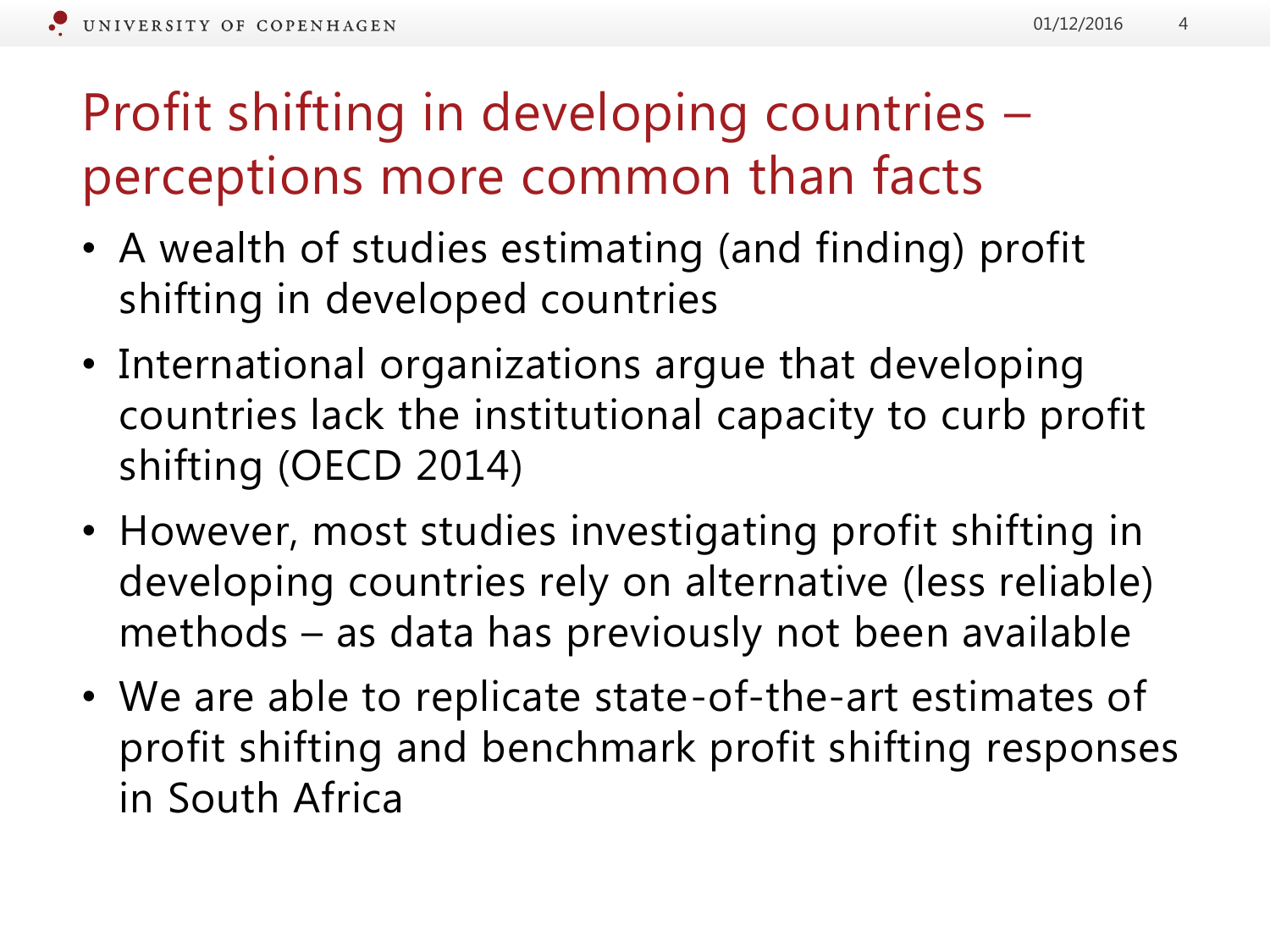An important question to study



\*For the year 2014 Source: SARS and Author calculations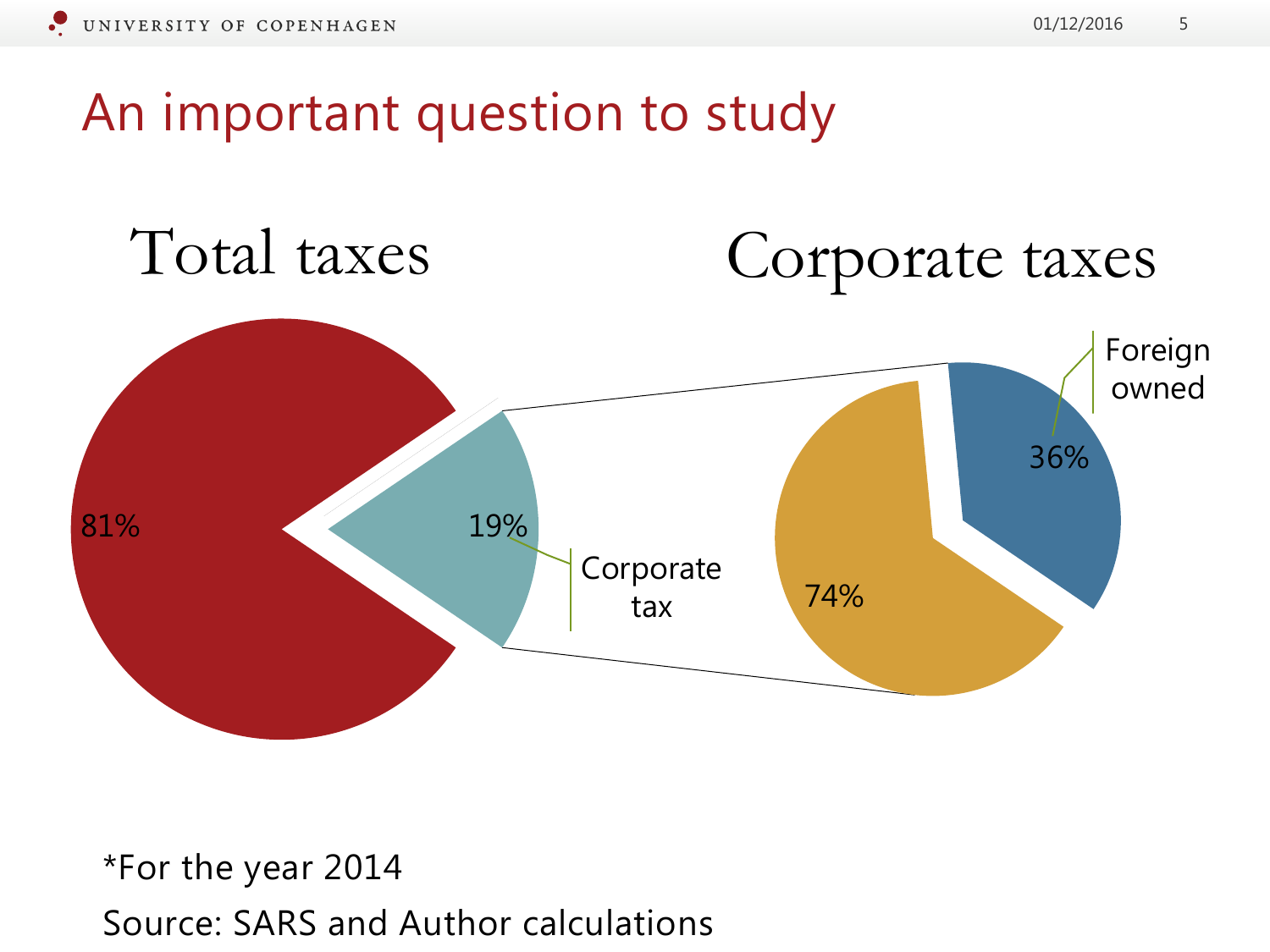#### Share of subsidiaries with parent in tax haven



#### \*For the tax year 2014

Source: SARS and Author calculations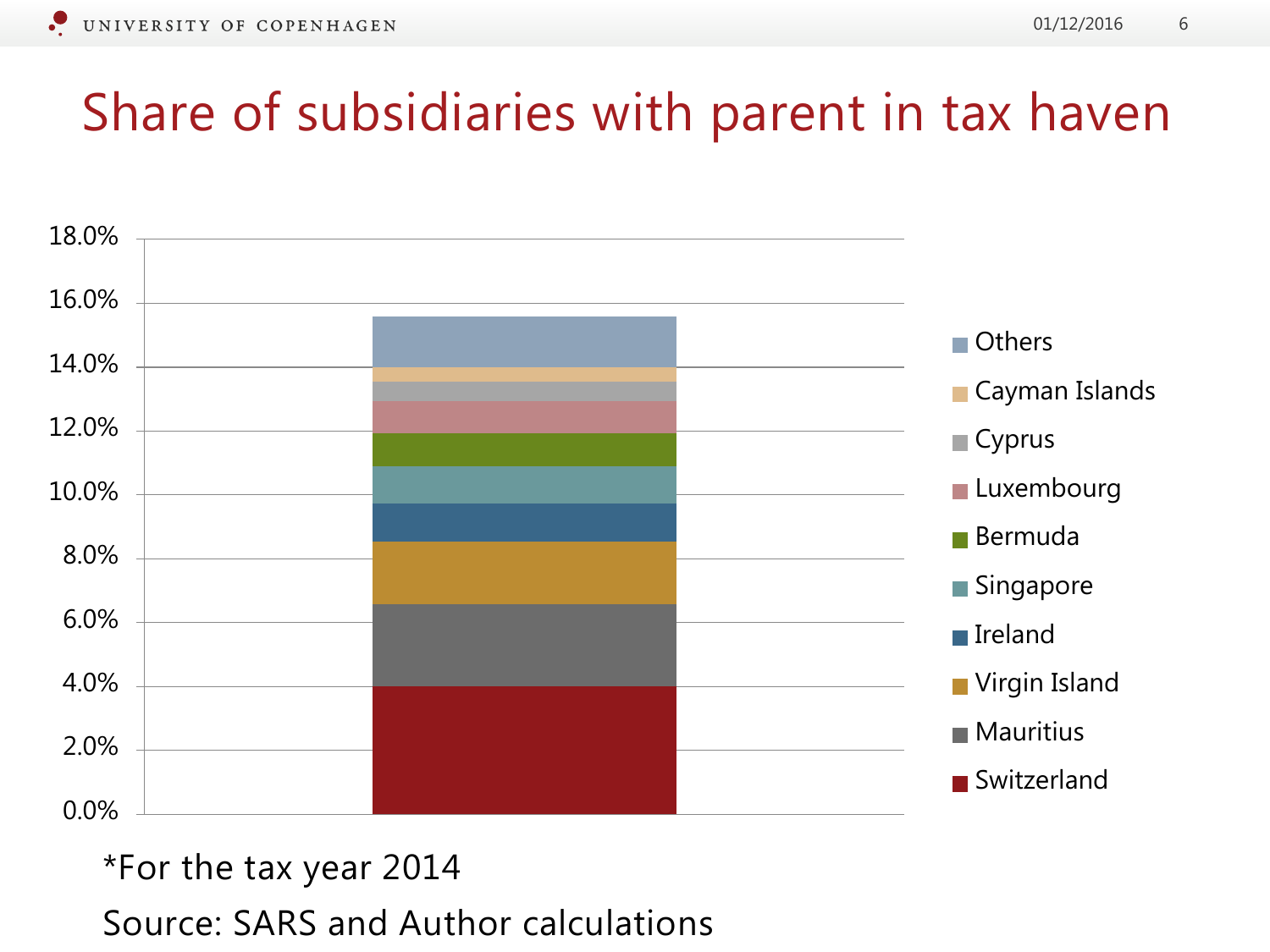#### We estimate profit shifting using "big data"

- Using the universe of firms tax returns and customs transactions we can look for patterns consistent with profit shifting behaviour
- This in turn allows us to estimate the size of profit shifting

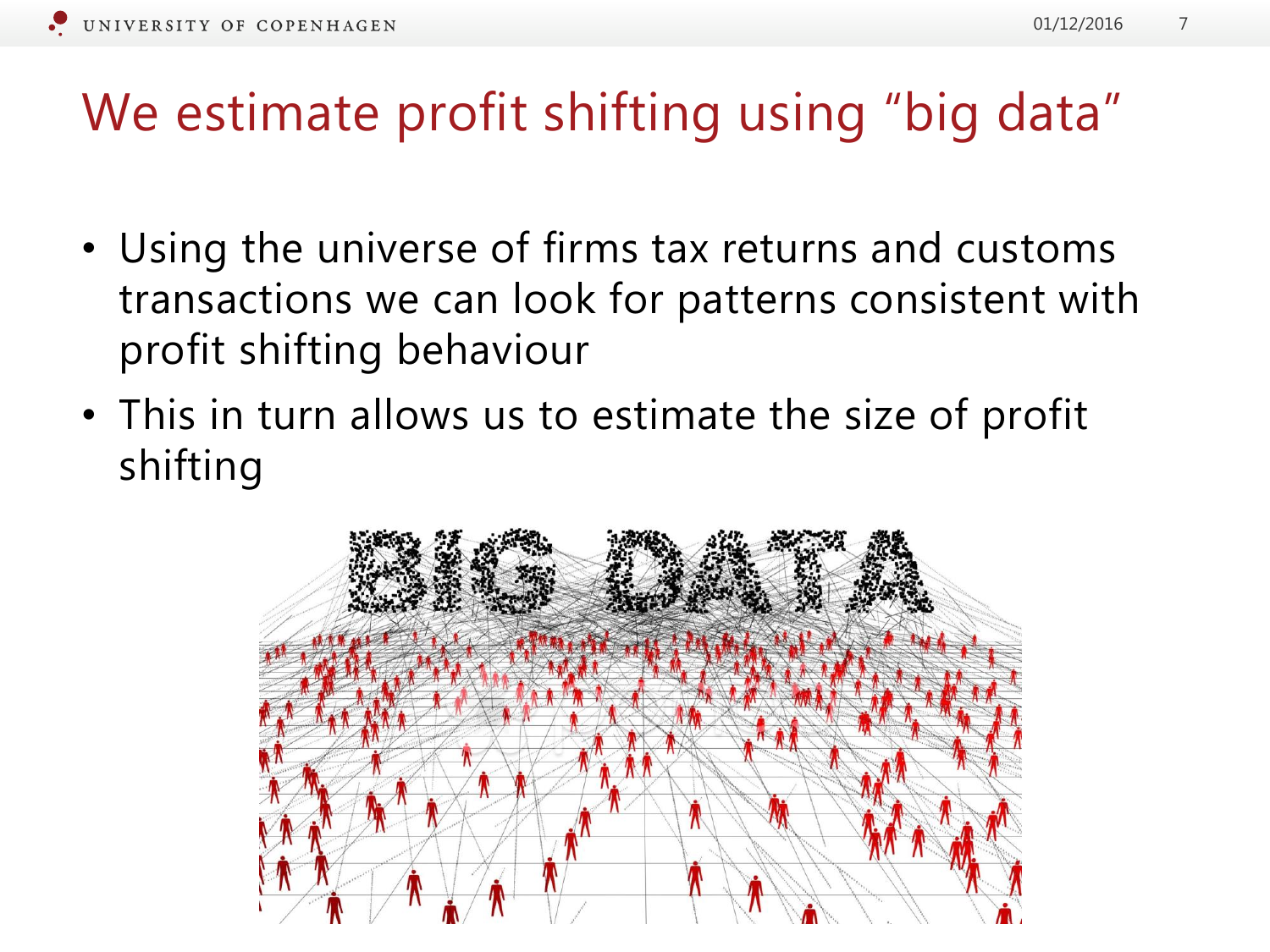# We apply three different approaches to identify profit shifting

- **1. Indirect evidence:** 
	- **Detecting patterns in profitability**
- 2. Semi-direct evidence:
	- Detecting patterns in asset and liability locations
- **3. Direct evidence (separate paper):**
	- **Detecting patterns in the transfer pricing of goods**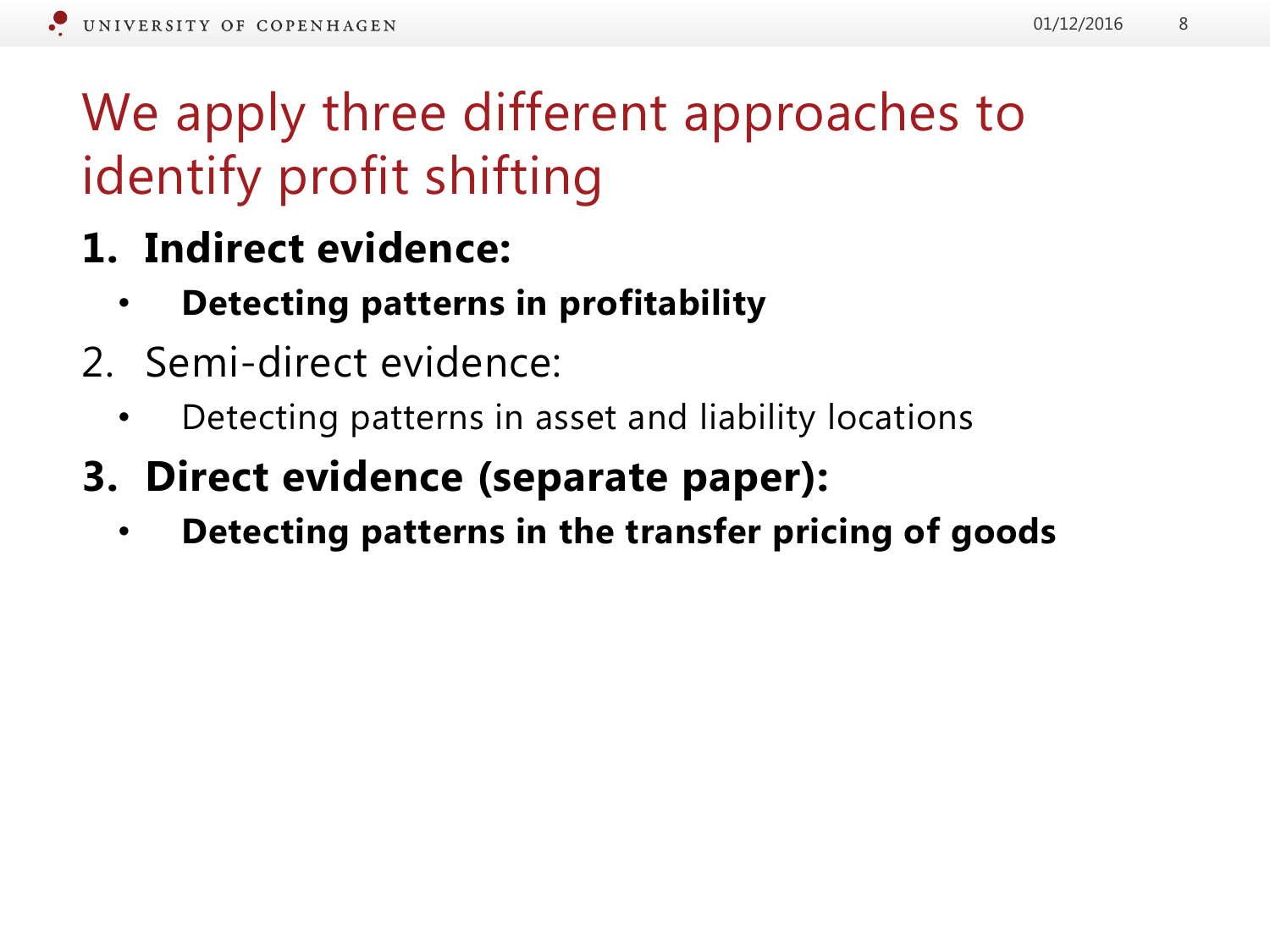#### 01/12/2016 9

#### 1) Indirect evidence: Patterns in profitability

- Imagine that we have two identical subsidiaries located in South Africa; that is, they are located within the same industry, have the same number of employees, same assets, etc..
- However, one subsidiary is owned by a parent in Mauritius (where the CIT rate is 15%) and one subsidiary is owned by a parent in Germany (where the CIT rate is 30%)
- If the subsidiary with the Mauritian parent report lower profits than the German owned subsidiary, this indicates profit shifting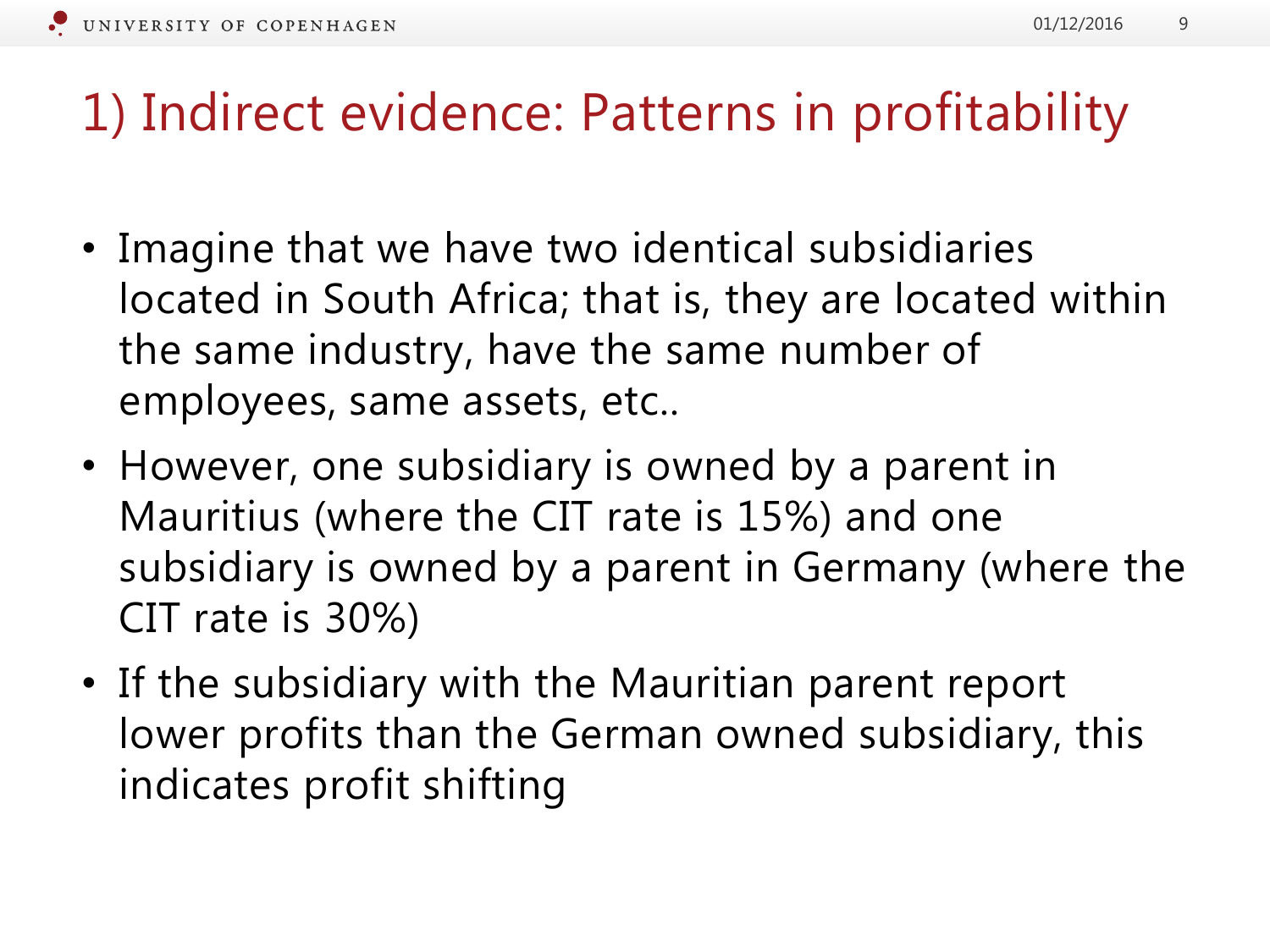## Top down method cont.

- **We thus empirically ask the question**: After controlling for number of employees, assets and industry, **does a lower parent tax rate imply a lower profitability in South African subsidiaries?**
- Specification:

 $log(taxable\text{ }profits_i)$  $= \alpha + \beta_1 \log(capital_i) + \beta_2 \log(labor_i)$  $+ \beta_3$  Parent tax rate  $+ \gamma X_i + \varepsilon_i$ 

- Pros: Widely used method allows for benchmarking
- Cons: No "smoking gun"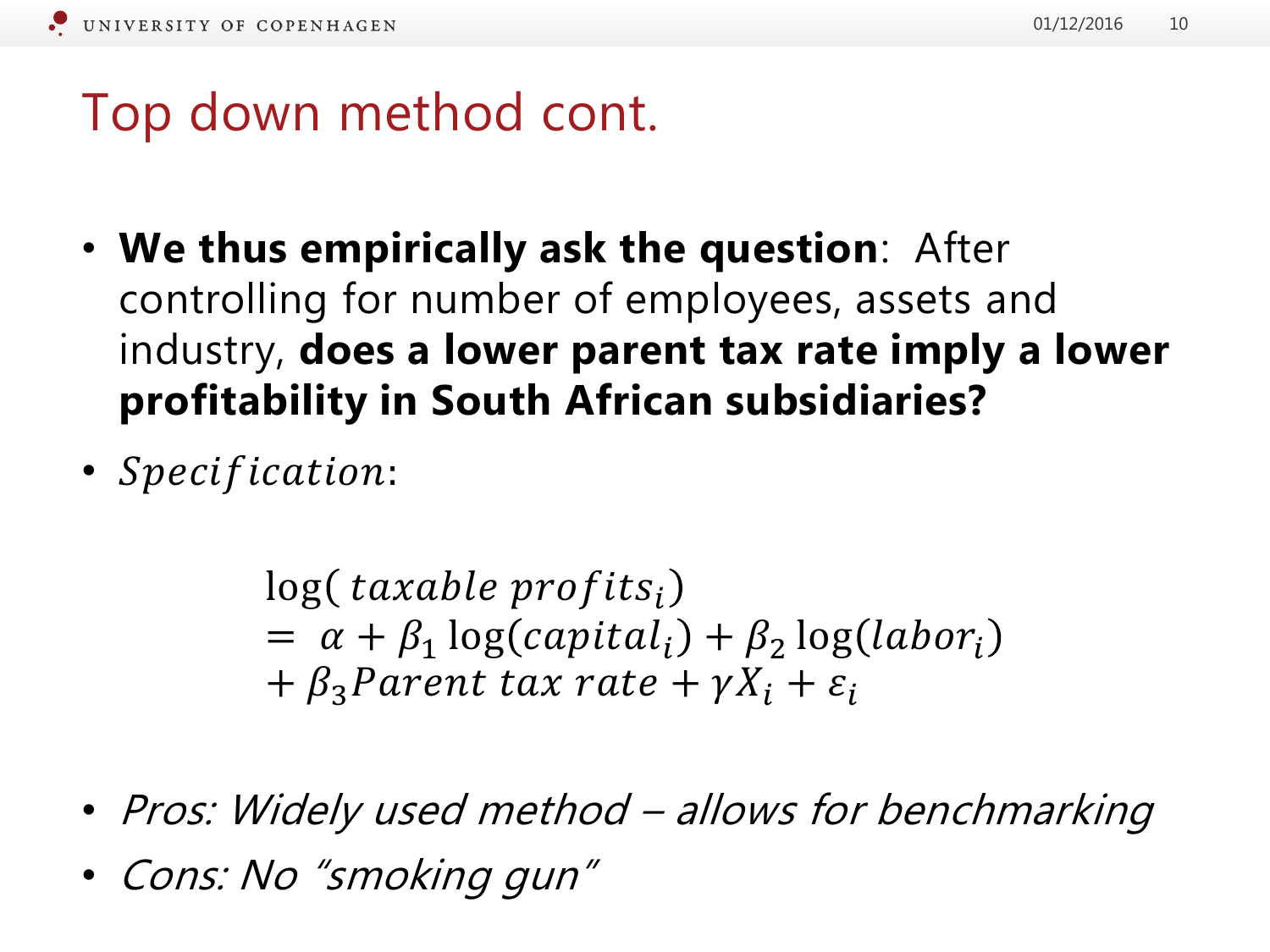#### Results: Top down approach

- Absent profit shifting incentives multinational subsidiaries in SA are more profitable than domestic firms
- However:
	- a 10 pct. pt. tax differential to the parent implies that the South African subsidiary reports 17 percent less profits
	- If the parent firm is resident in a tax haven, the subsidiary reports 30 percent less profits
- **This profit shifting response is roughly twice as large as the one measured in developed countries**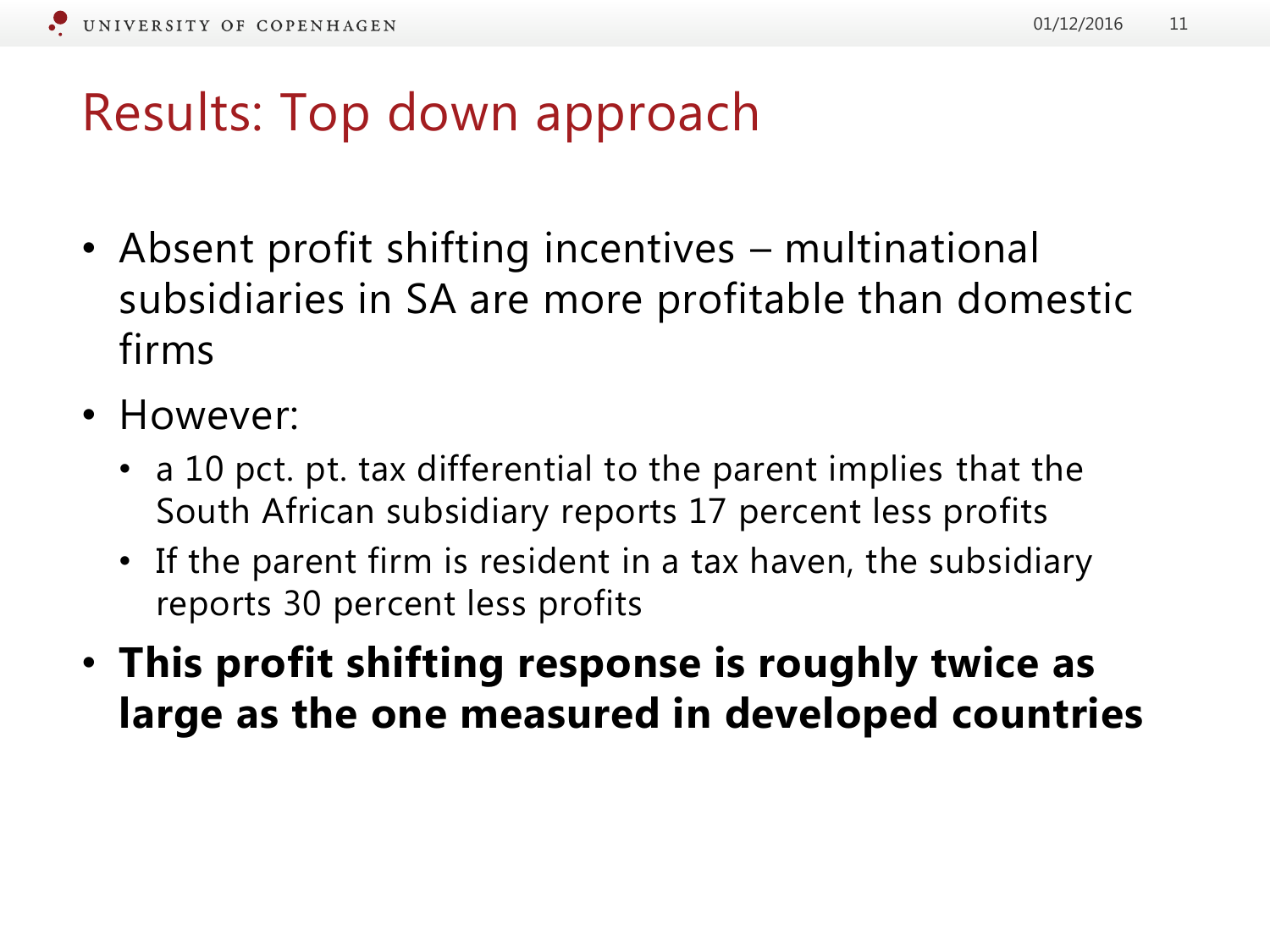Transfer price manipulation by multinational enterprises in South Africa

Preliminary results

Ludvig Wier UC Berkeley and University of Copenhagen

UNIVERSITY OF COPENHAGEN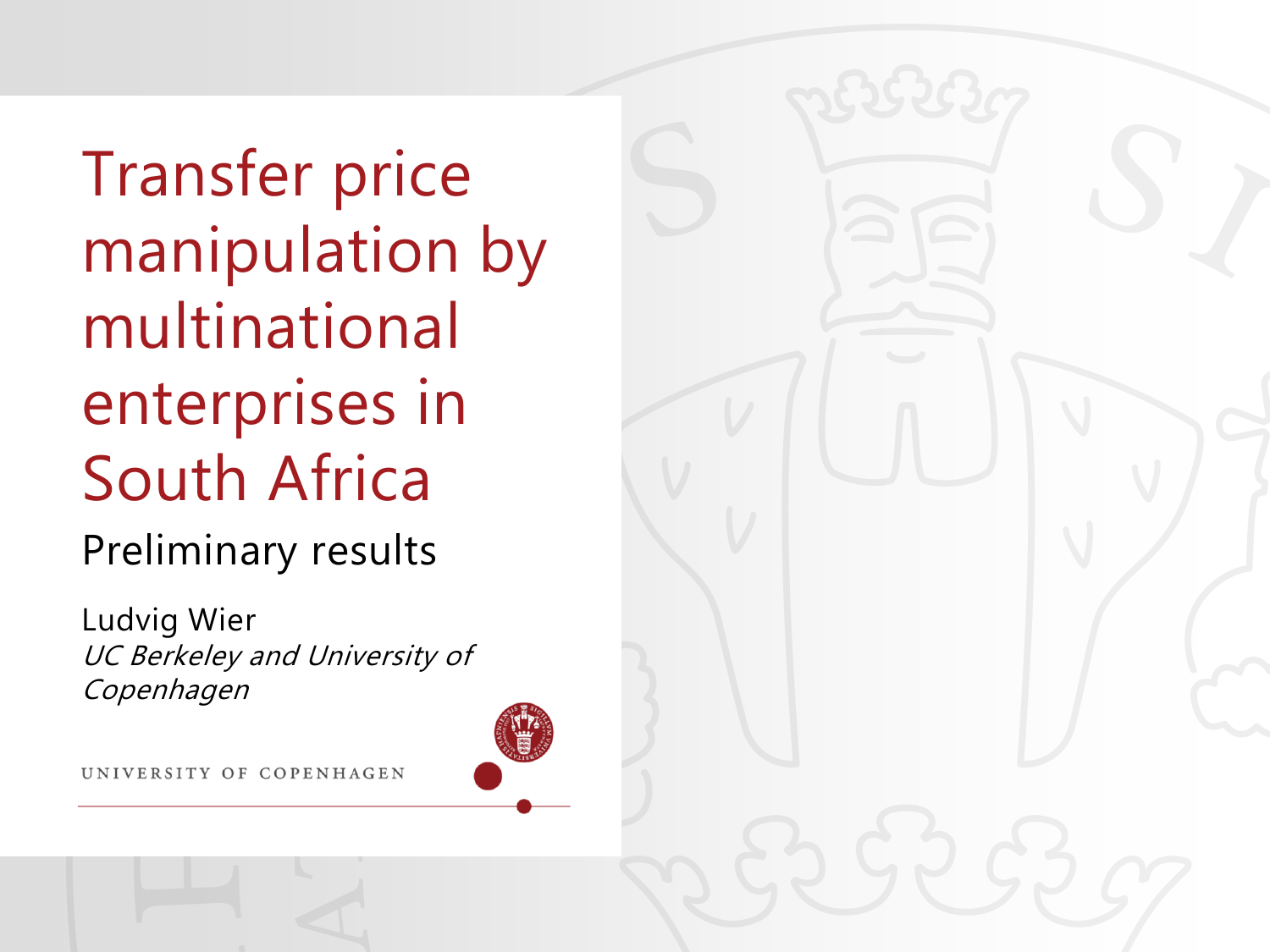# Profit shifting via transfer mispricing of goods

- Multinational firms engage in two types of transactions:
	- Internal: i.e. between affiliates (with itself)
	- External: i.e. transactions with unrelated companies
- When trading internally:
	- Multinational firms have an incentive to raise the price on goods flowing from a low tax country to South Africa
- When trading externally:
	- Multinational subsidiaries will want to purchase the good as cheaply as possible (unaffected by the corporate tax rate in the partner country)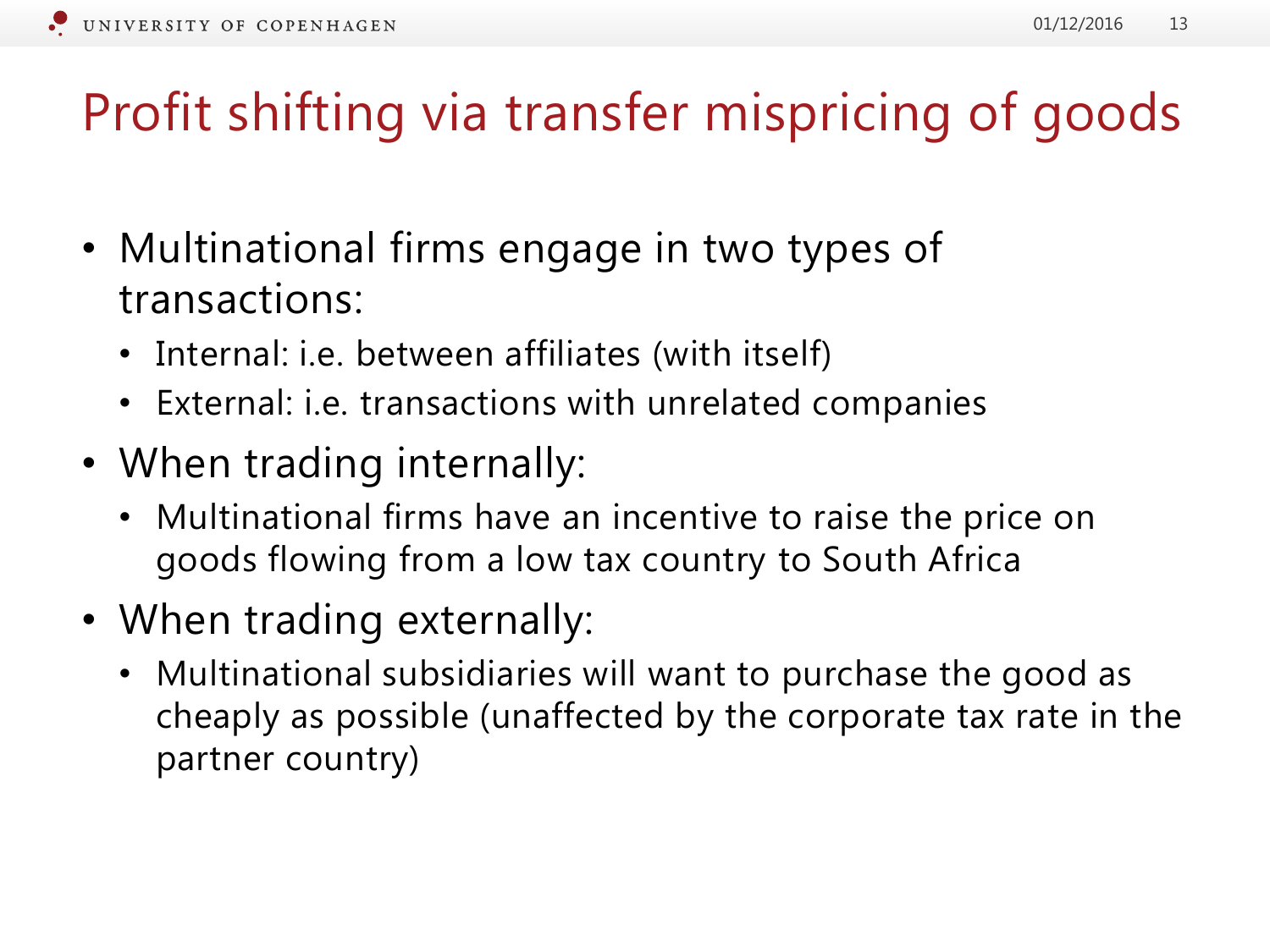# Transfer mispricing example (fictional)

• Bolts Incorporated imports bolts from itself (internally) and externally from Metal inc.

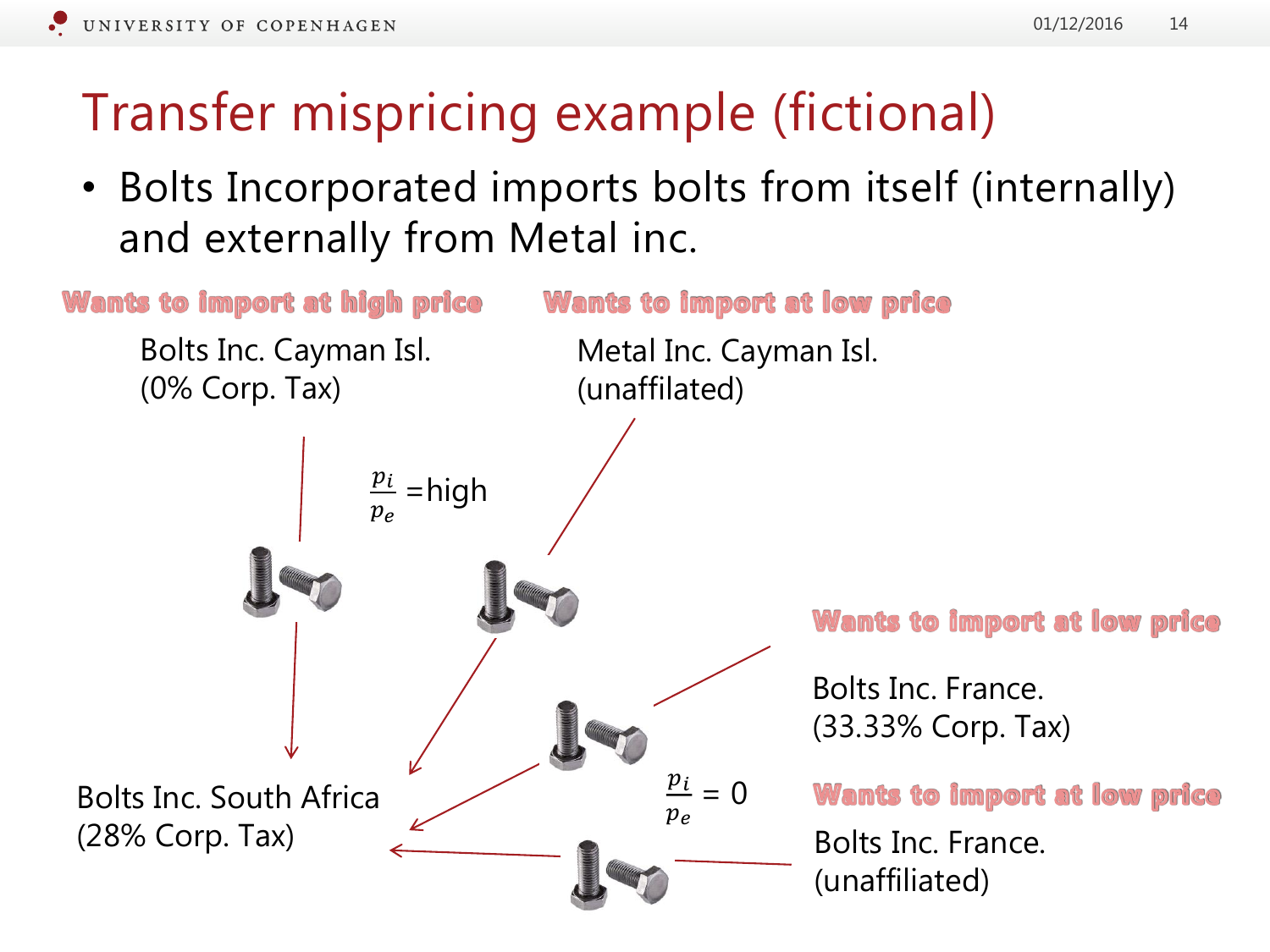# Looking for transfer mispricing in the customs data

- Data on individual goods import transactions allows for a very convincing test of transfer mispricing
- Data includes information on
	- Product type (HS8-code)
	- Customs value and quantity
		- Possible to impute unit price
	- Firm id and firm charachteristics
	- Partner country
	- Related vs. Unrelated transaction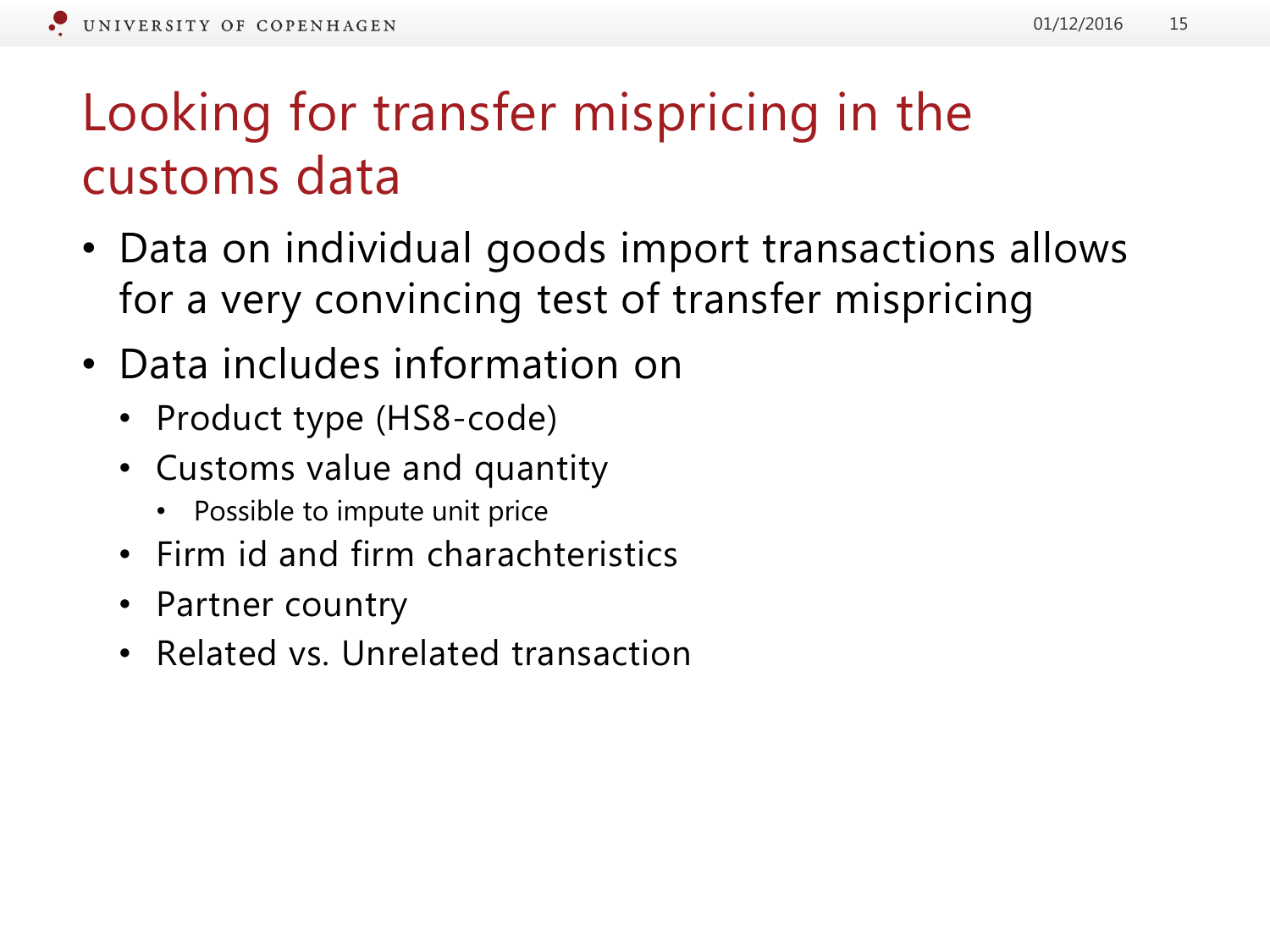## Transfer mispricing at first glance

| $\frac{p_i}{p_e}$ = Internal import price relative to external import price |                               |
|-----------------------------------------------------------------------------|-------------------------------|
| Imported from high tax country                                              | Imported from low tax country |
| 104%                                                                        | 176%                          |

- Suggestive of transfer mispricing
- However, we are literally comparing oranges and apples and bolts and books etc.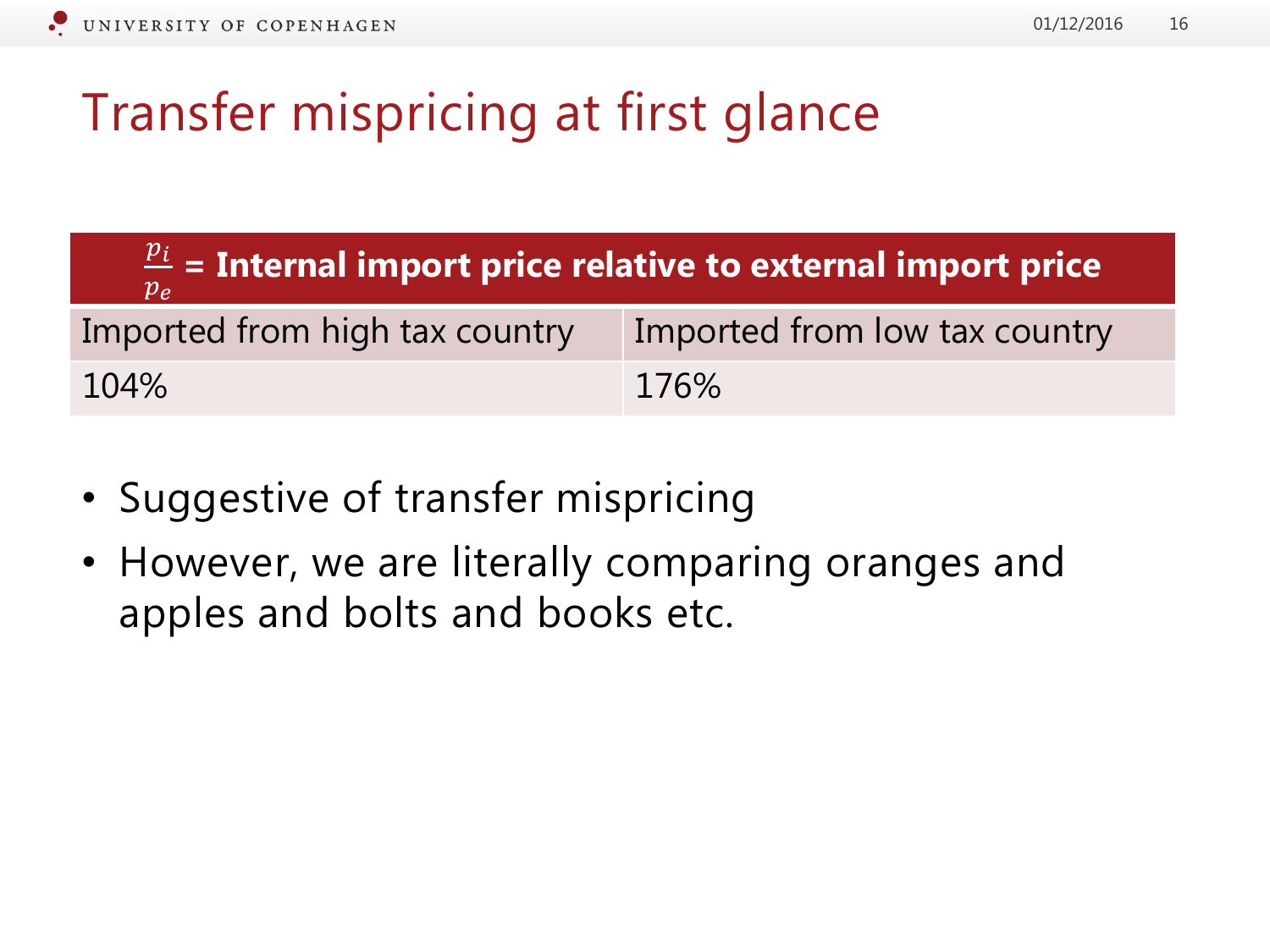#### Exploiting the many dimensions of the customs data

- We can essentially compare:
- The same firm importing the same product from the same country the same year
- In these cases, how does the price differ when the trade is external vs. internal?
	- Preliminary answer: price is roughly 10 percent higher when import is internal and from a low tax country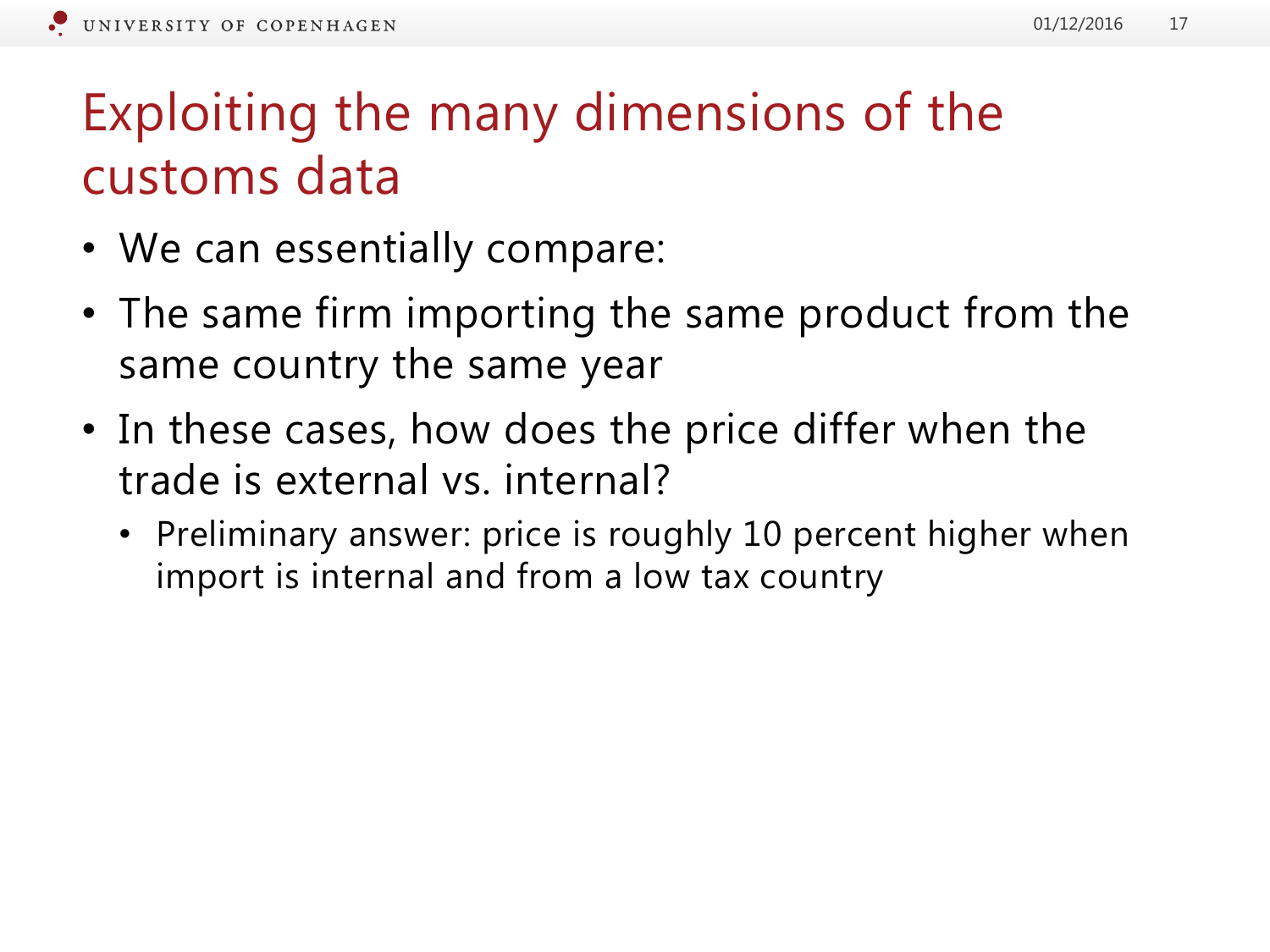Questions?